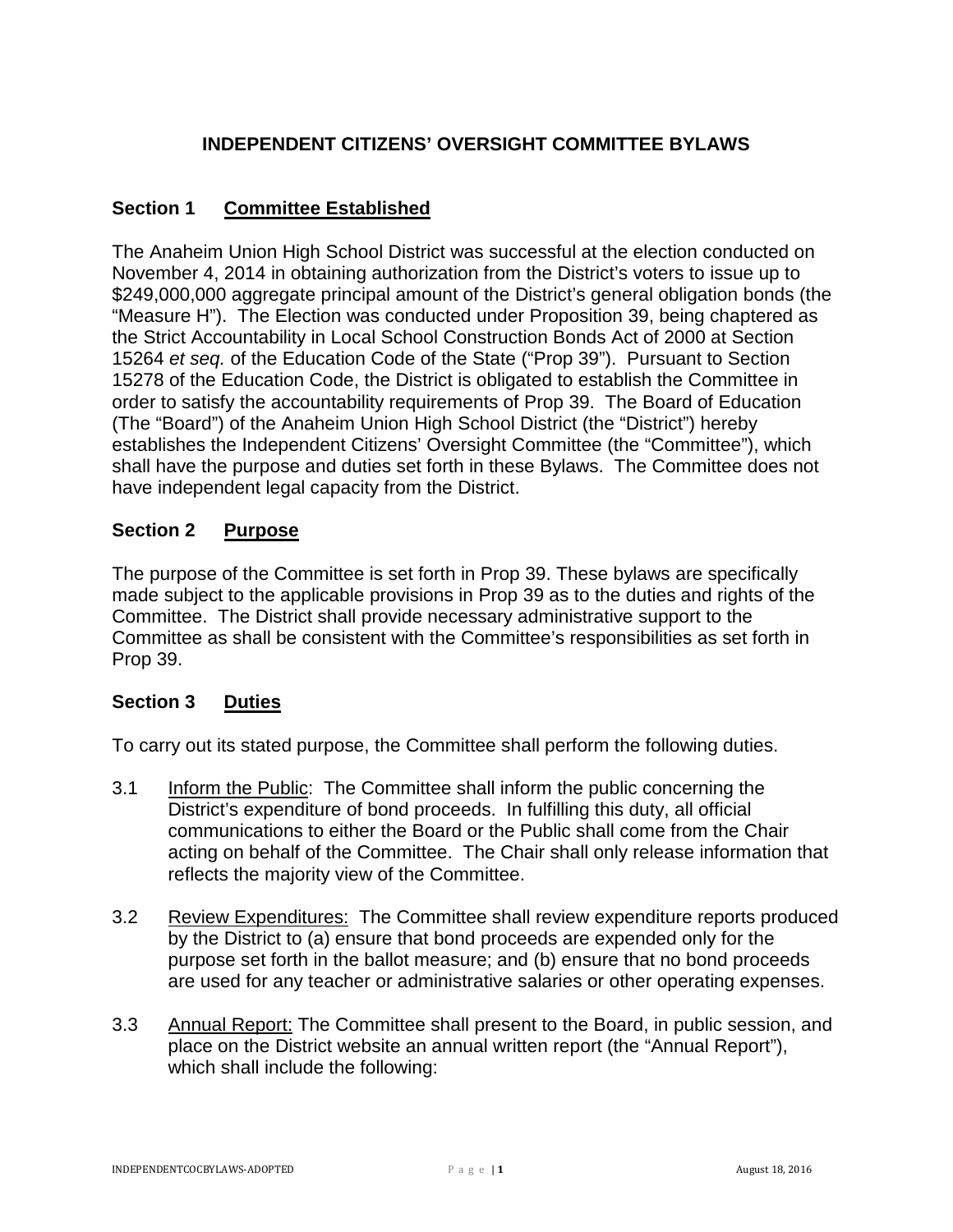- (a) A Statement indicating whether the District is in compliance with the requirements of Article XIIIA, Section 1(b)(3) of the California Constitution; and
- (b) A summary of the Committee's proceedings and activities for the preceding year.

### **Section 4 Authorized Activities**

In order to perform the duties set forth in Section 3, the Committee may engage in the following authorized activities:

- (a) Receive and review copies of the District's annual independent performance audit and annual independent financial audit, required by Prop 39 (Article XIIIA of the California Constitution).
- (b) Inspect school site facilities and grounds for which bond proceeds have or will be expended, in accordance with any access procedure established by the Superintendent or designee
- (c) Review copies of scheduled maintenance proposal or plans developed by the District
- (d) Review efforts by the District to maximize bond proceeds by implementing various cost-saving measures.

### **Section 5 Membership**

- 5.1 Number: The Committee shall consist of at least seven members, as follows:
	- (a) One member who is active in a business organization representing the business community located within the District;
	- (b) One member who is active in a senior citizens' organization;
	- (c) One member who is the parent or guardian of a child enrolled in the District;
	- (d) One member who is both a parent or guardian of a child enrolled in the District and active in a parent-teacher organization; and
	- (e) One member who is active in a bona fide taxpayer's organization;
	- (f) Additional at-large members from the community as deemed appropriate by the Board.

#### 5.2 Qualification Standards:

- (a) To be a qualified person, he or she must be at least 18 years of age
- (b) The Committee may not include any employees, official of the District, or any vendor, contractor or consultant of the District
- 5.3 Appointment: The Board shall appoint members to the Committee as necessary. Prior to appointment, the District Superintendent shall conduct a selection process to ensure that each person appointed meets the qualifications standards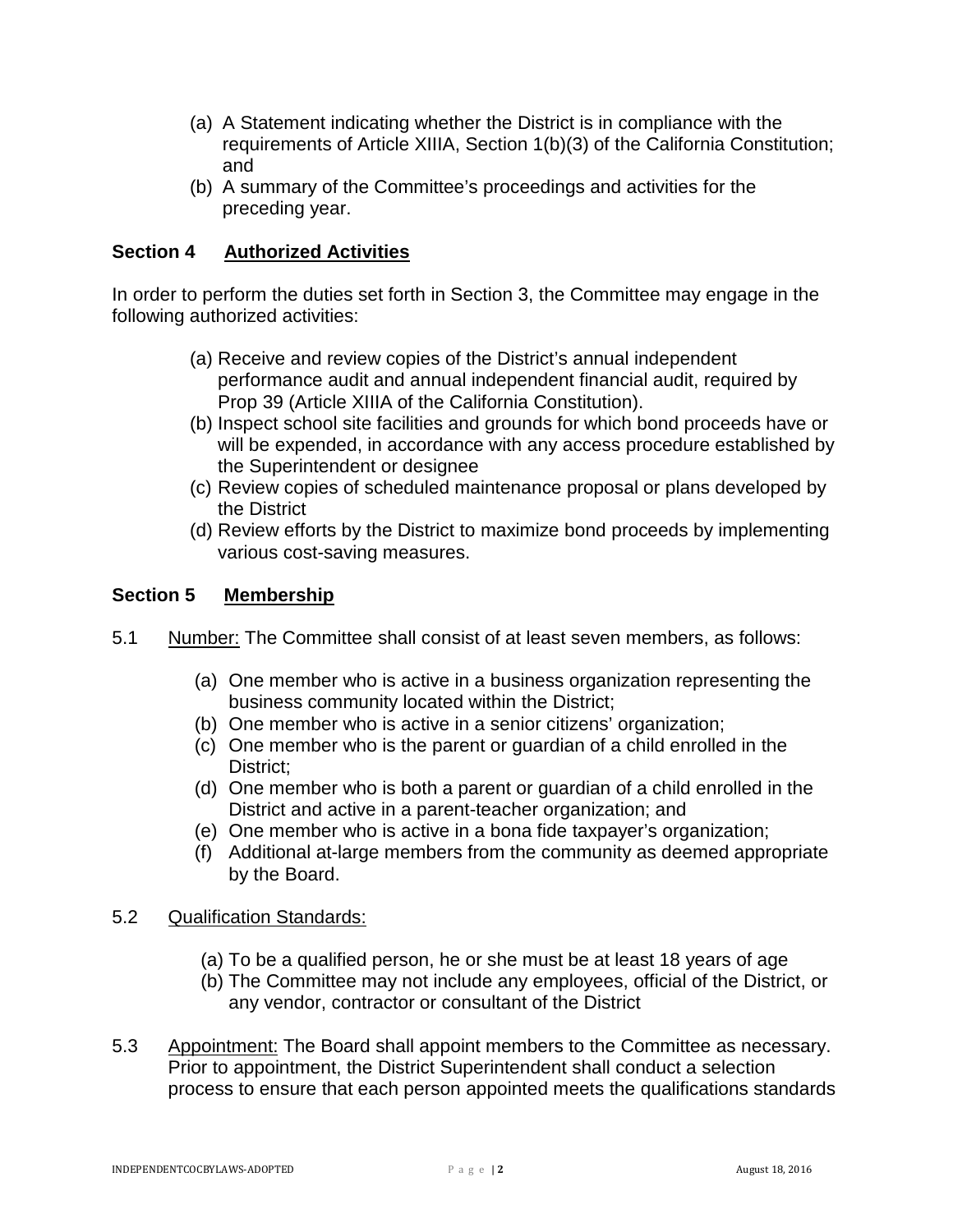set forth in Section 5.2. When an appointment is necessary to fill a vacancy, the Superintendent shall ensure that a nomination is received from a like organization or category as the Committee member whose position is vacant.

- 5.4 Ethics: Conflicts of Interest: Members of the Committee are not subject to Articles 4 (commencing with Section 1090) and 4.7 (commencing with Section 1125) of Division 4 Title 1 of the Government Code and the Political Reform Act (Gov. Code §§81000 et seq.) and are not required to complete the Form 700. However, each member shall comply with the Committee Ethics Policy attached as "Attachment A" to these bylaws.
- 5.5 Term: Each member of the Committee shall serve for a term of two years and for no more than two consecutive terms. Members whose term has expired may continue to serve on the Committee until a successor has been appointed.
- 5.6 Removal: Vacancy: The Committee may recommend that the Board remove any Committee member for (a) failure to attend three committee meetings in a year without reasonable excuse, or (b) failure to comply with the Committee Ethics Policy. Upon the removal of a member, his or her seat shall be declared vacant. The Board shall fill any vacancies on the Committee in accordance with the appointment process set forth in Section 5.3.
- 5.7 Compensation: The Committee members shall not be compensated for their services.

### **Section 6 Meetings of the Committee**

- 6.1 Regular Meetings: The Committee shall establish a schedule for the date and time of regular meetings to include an annual meeting to be held at least once a year.
- 6.2 Location: All meetings will be held within the jurisdiction of the Anaheim Union High School District.
- 6.3 Procedures: Meetings shall be conducted according to such procedural rules as the Committee may adopt. A majority of the number of Committee members shall constitute a quorum for the transaction of any business except adjournment.

### **Section 7 District Support**

- 7.1 The District shall provide to the Committee necessary technical and administrative assistance as follows:
	- (a) Preparation of and posting of public notices as required by the *Brown Act,*  ensuring that all notices to the public are provided in the same manner as notices regarding meetings of the District Board.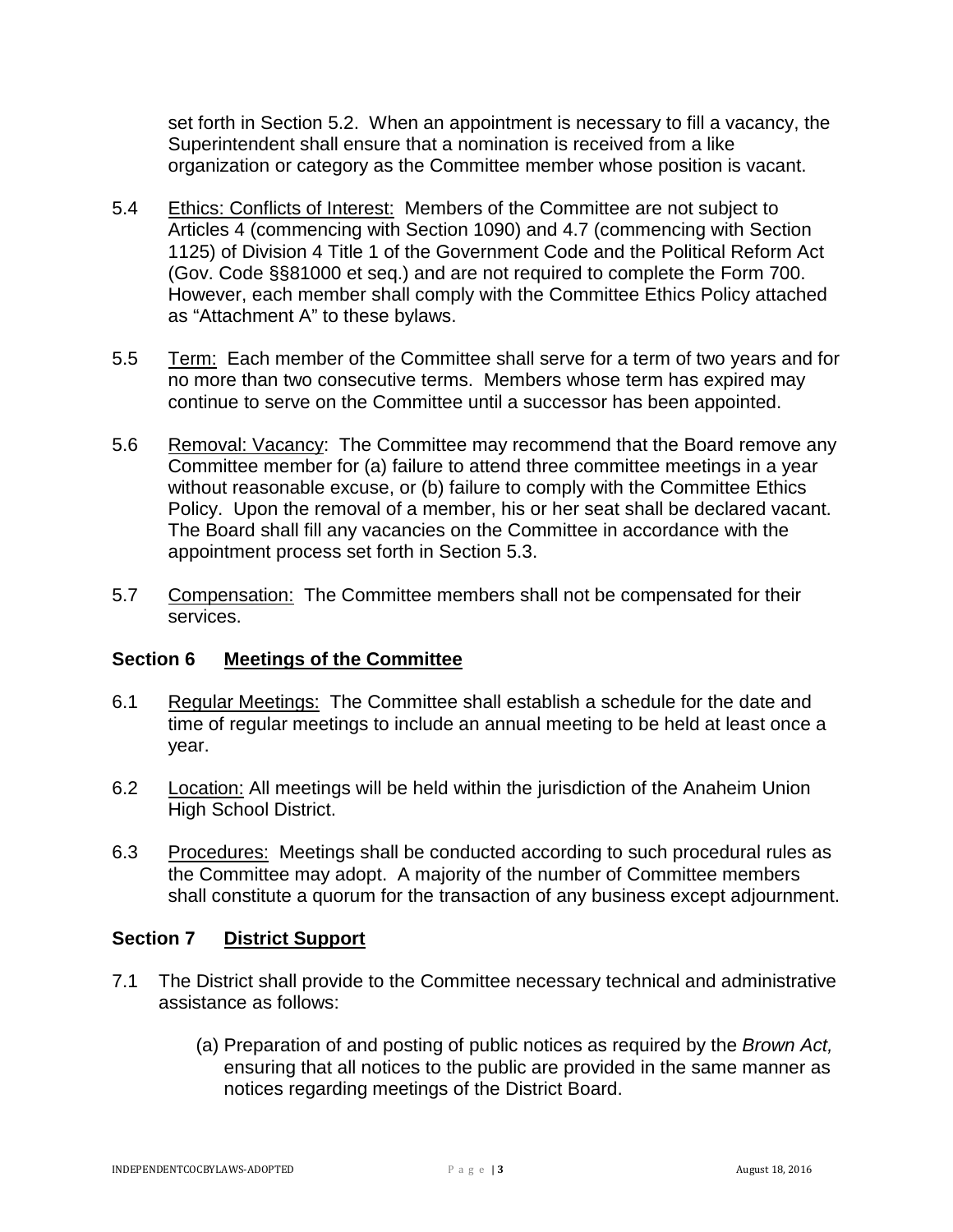- (b) Provision of a meeting room, including any necessary audio/visual equipment
- (c) Preparation and copies of any documentary meeting materials, such as agenda, minutes, and reports; and
- (d) Retention of all committee records, and providing access to such records on an Internet website maintained by the District.
- (e) District staff shall maintain all Committee record and provide public access to such records
- 7.2 District staff and/or District consultants shall attend all Committee proceedings in order to report on the status of projects and the expenditures of bond proceeds.
- 7.3 The District shall not use any bond proceeds to provide the support set forth in this section 7.

# **Section 8 Officers**

The Committee shall elect a Chair and Vice-Chair who shall act as Chair only when the Chair is absent; such position shall continue for two-year terms. No person shall serve a Chair for more than two consecutive terms.

### **Section 9 Amendments of Bylaws**

Any amendment to these bylaws shall be approved by a majority vote of the Citizens' Oversight Committee.

### **Section 10 Termination**

The Committee shall automatically terminate and disband concurrently with the Committee's submission of its final Annual Report, which reflects the final accounting of the expenditures of all the proceeds of the Measure.

#### **Section 11 Applicability if the California Law**

The Committee was established by the District in order to comply with Sections 15278 *et seq.* of the California Education Code (the "Code"). Nothing in these Bylaws shall be interpreted in a manner that is inconsistent with the provisions of the code.